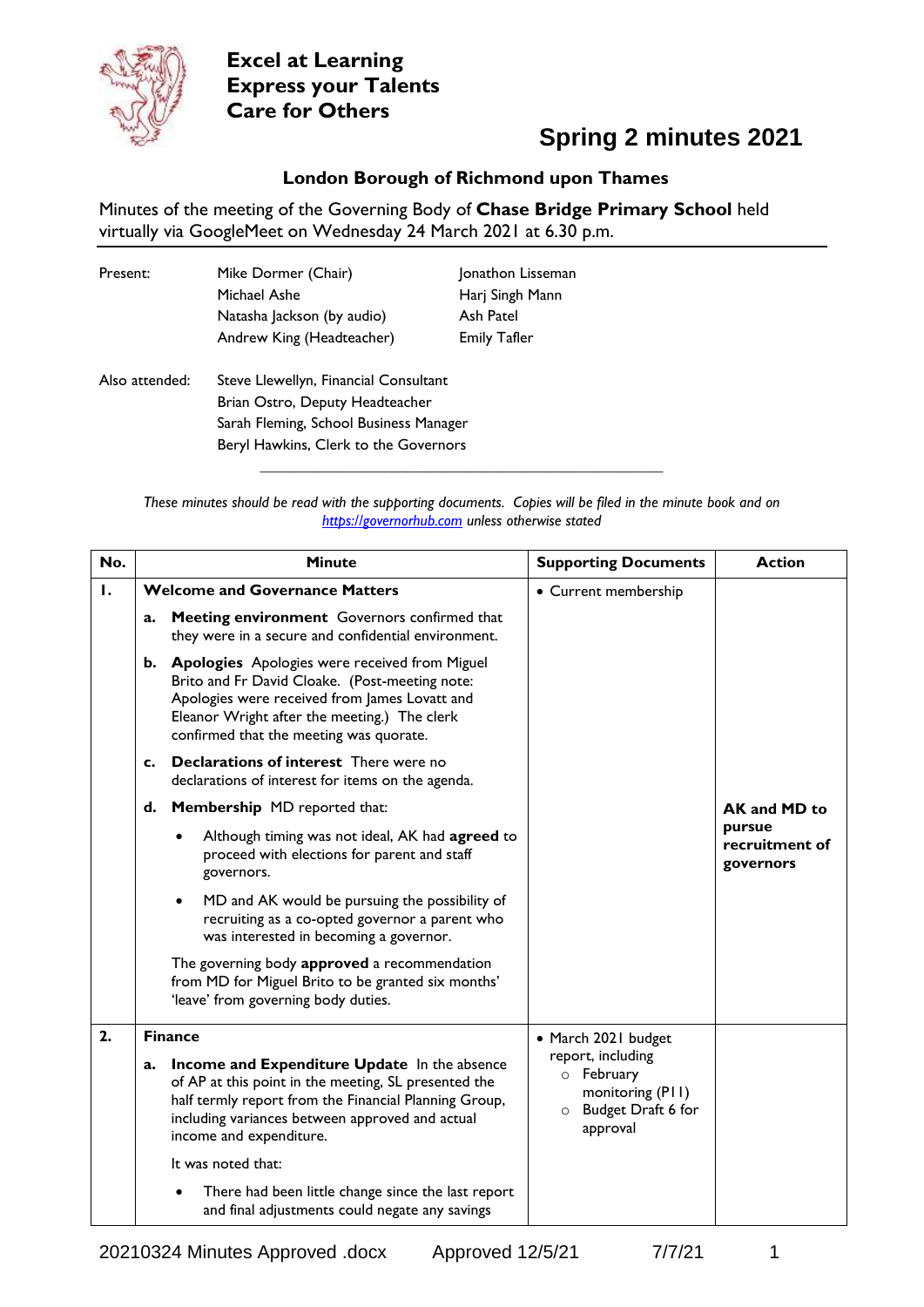

## **Spring 2 minutes 2021**

| No. |    | <b>Minute</b>                                                                                                                                                                                                                                                                                                   | <b>Supporting Documents</b> | <b>Action</b>                                                                                 |
|-----|----|-----------------------------------------------------------------------------------------------------------------------------------------------------------------------------------------------------------------------------------------------------------------------------------------------------------------|-----------------------------|-----------------------------------------------------------------------------------------------|
|     |    | made in the month.                                                                                                                                                                                                                                                                                              |                             |                                                                                               |
|     |    | The PII monitoring and Draft 6 budget plan took<br>into account updated figures from the local<br>authority.                                                                                                                                                                                                    |                             |                                                                                               |
|     | b. | <b>Draft 6 Budget Plan</b> AK highlighted focus areas for<br>considering the 2021/22 Draft 6 budget plan:                                                                                                                                                                                                       |                             |                                                                                               |
|     |    | The plan was based on reduced pupil numbers<br>in years 1 and 2, increasing by 9 in year 3.                                                                                                                                                                                                                     |                             |                                                                                               |
|     |    | Full-time equivalent (fte) staffing costs were<br>$\bullet$<br>expected to reduce, subject to implementation of<br>the staffing proposals.                                                                                                                                                                      |                             |                                                                                               |
|     |    | The plan included potential for a pay award of 1%<br>for all staff; if the government's proposed pay<br>freeze transpired, the school would save £18,000<br>in the first year and $£21,000$ in a full year.                                                                                                     |                             |                                                                                               |
|     |    | c. School Funding Letter to Local MPs Pending the<br>arrival of AP, MD reported that collaboration over the<br>letter to local MPs from chairs of governing bodies had<br>led to a useful WhatsAp group of chairs and stated<br>that he would report back from a meeting of the group<br>to be held on 25/3/21. | See Clerk's Report          | <b>MD</b> to report<br>back from<br>meeting of the<br>chairs of<br>governing<br><b>bodies</b> |

*Ash Patel arrived at this point without audio.*

|    | d. Draft 6 Budget Plan (cont'd) AK stated that the<br>school needed to be aware of the potential for the<br>carryover to increase in future years and suggested<br>that it should stabilise at about 4 per cent.                                                                                                                                                                                                                                             |                             |                               |
|----|--------------------------------------------------------------------------------------------------------------------------------------------------------------------------------------------------------------------------------------------------------------------------------------------------------------------------------------------------------------------------------------------------------------------------------------------------------------|-----------------------------|-------------------------------|
|    | Q: Does the school have plans to use any potential<br>increased funds in future years?                                                                                                                                                                                                                                                                                                                                                                       |                             |                               |
|    | A: At this point it is too early to project likely savings and<br>they will be dependent on the outcome of the consultation.<br>Given the circumstances - the consultation and the<br>pandemic – this is a cautious budget rather than optimistic.<br>If the proposals go through and we have more income than<br>budgeted from Twickers and Lions, we can review the<br>carryforward, add a buffer and then think of projects that<br>could be implemented. |                             |                               |
|    | For the benefit of AP, MD summarised discussion on<br>the financial items during his absence. AP used the<br>GoogleDrive 'chat' facility to give his views and<br>recommend approval of the Draft 6 budget plan.                                                                                                                                                                                                                                             |                             |                               |
|    | The governing body approved the Draft 6 three-year<br>budget plan for 2021/22.                                                                                                                                                                                                                                                                                                                                                                               | $\bullet$ No 2 account      |                               |
| е. | <b>No 2 Account</b> The updated monitoring report for<br>the No 2 Account was received.                                                                                                                                                                                                                                                                                                                                                                      | monitoring February<br>2021 |                               |
| f. | <b>Schools Financial Value Standard (SFVS)</b> The<br>governing body approved the SFVS audit document for                                                                                                                                                                                                                                                                                                                                                    | • SFVS document             | <b>SF and AP to</b><br>review |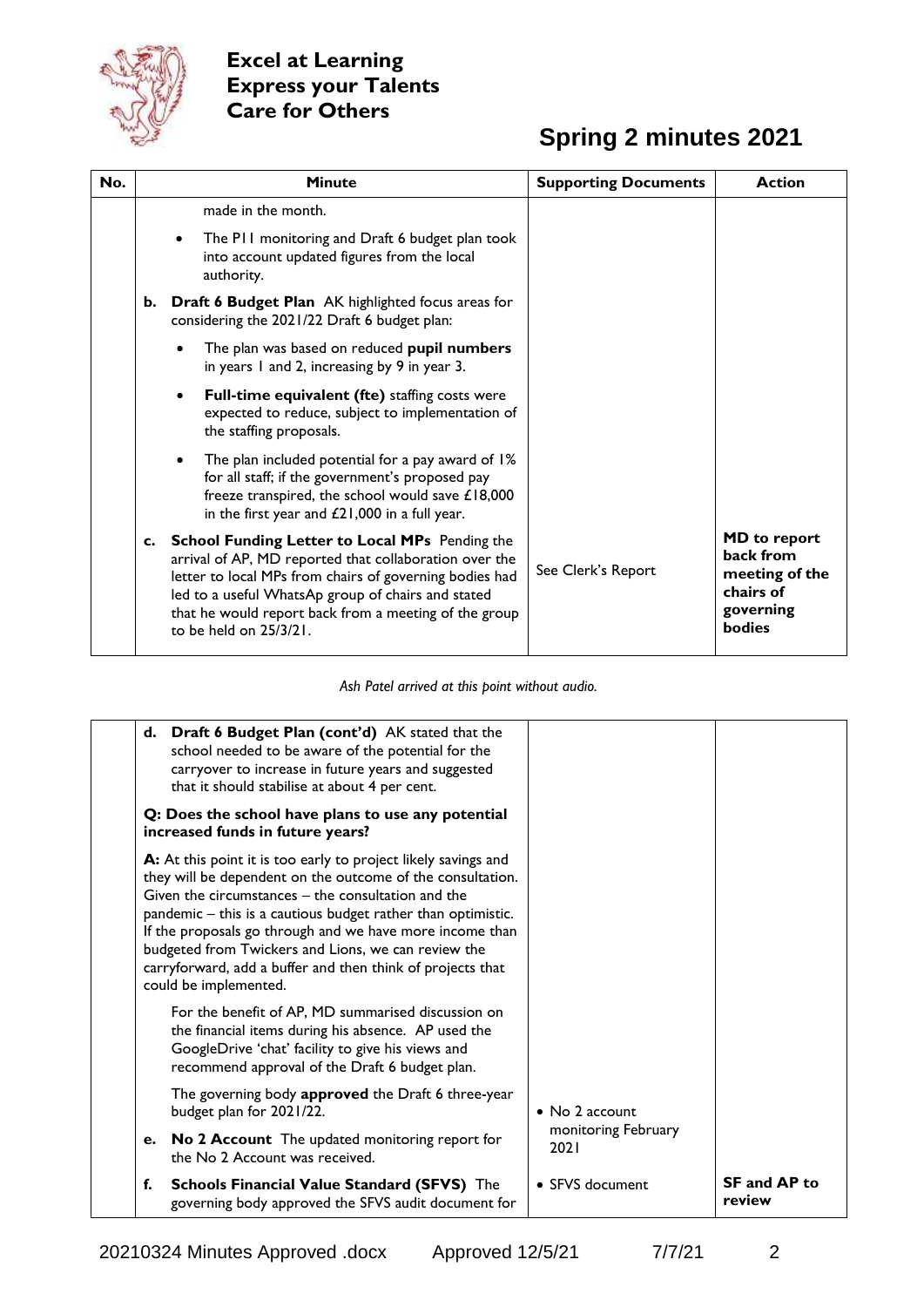

### **Spring 2 minutes 2021**

| No. | <b>Minute</b>                                                                                                                                                                                                                                                                                         | <b>Supporting Documents</b> | <b>Action</b>                                                                                             |
|-----|-------------------------------------------------------------------------------------------------------------------------------------------------------------------------------------------------------------------------------------------------------------------------------------------------------|-----------------------------|-----------------------------------------------------------------------------------------------------------|
|     | sign-off.<br><b>Financial Regulations and Scheme of Delegation</b><br>g.<br>Review of the school's Financial Regulations and<br>Scheme of Delegation was deferred to the next<br>meeting.                                                                                                             |                             | <b>Financial</b><br><b>Regulations and</b><br><b>Scheme of</b><br>Delegation for<br>meeting on<br>12/5/21 |
| 3.  | Leadership and Management (L&M)                                                                                                                                                                                                                                                                       | • Leadership and            |                                                                                                           |
|     | <b>L&amp;M Update</b> The L&M Report was received.<br>a.<br>Arising from the report:                                                                                                                                                                                                                  | Management Report<br>(AK)   |                                                                                                           |
|     | <b>Progress with School Priorities - online</b><br>$\bullet$<br>learning AK reported that remarkable progress<br>had been made with online learning and that staff<br>had met earlier in the evening to consider how the<br>lessons learnt over the past year could be built into<br>future practice. |                             |                                                                                                           |
|     | <b>Governing Body Notes of Visit: responses</b><br>and action It was noted that there were no<br>reports from link governors. AK stated that:                                                                                                                                                         |                             |                                                                                                           |
|     | Take-up by governors of the new link areas<br>$\circ$<br>had been low and that he was keen to get<br>governors involved.                                                                                                                                                                              |                             |                                                                                                           |
|     | Charis Penfold met with a small group of<br>$\circ$<br>subject leaders on 19/3/21 to talk about<br>subject action plans and her report identified<br>the need for governors to be linked to subject<br>areas, to address an area for improvement<br>from the last inspection.                         |                             | <b>MD/AK</b> to do                                                                                        |
|     | Governors should start off with one or two<br>$\circ$<br>links until the new process became<br>embedded.                                                                                                                                                                                              |                             | link visit and<br>report to<br>governors                                                                  |
|     | MD agreed to complete a visit with AK in the<br>next week to demonstrate how the new linking<br>arrangements might work.                                                                                                                                                                              |                             | <b>BH</b> to resend<br>link for<br>governors to<br>sign up                                                |
|     | BH agreed to resend the link for governors to<br>sign up to be linked to subject areas.                                                                                                                                                                                                               |                             | <b>AK/MD</b> to<br>allocate                                                                               |
|     | The governing body agreed that AK and MD<br>should allocate governors to subject areas if they<br>had not submitted their preferred choices by the<br>end of the spring term.                                                                                                                         |                             | governors to<br>link areas if<br>they have not<br>chosen an area                                          |

*Steve Llewellyn was thanked for his work over the last few months and he then left the meeting.*

| • Safeguarding The governing body noted the<br>report. AK stated that sharing out the safeguarding<br>role had in many ways been for the better and that<br>staff had been spending a lot of time addressing<br>record numbers of safeguarding issues, most of<br>which had emerged since January 2021. |  |
|---------------------------------------------------------------------------------------------------------------------------------------------------------------------------------------------------------------------------------------------------------------------------------------------------------|--|
| Q: Why was the decision taken to enlist the help of                                                                                                                                                                                                                                                     |  |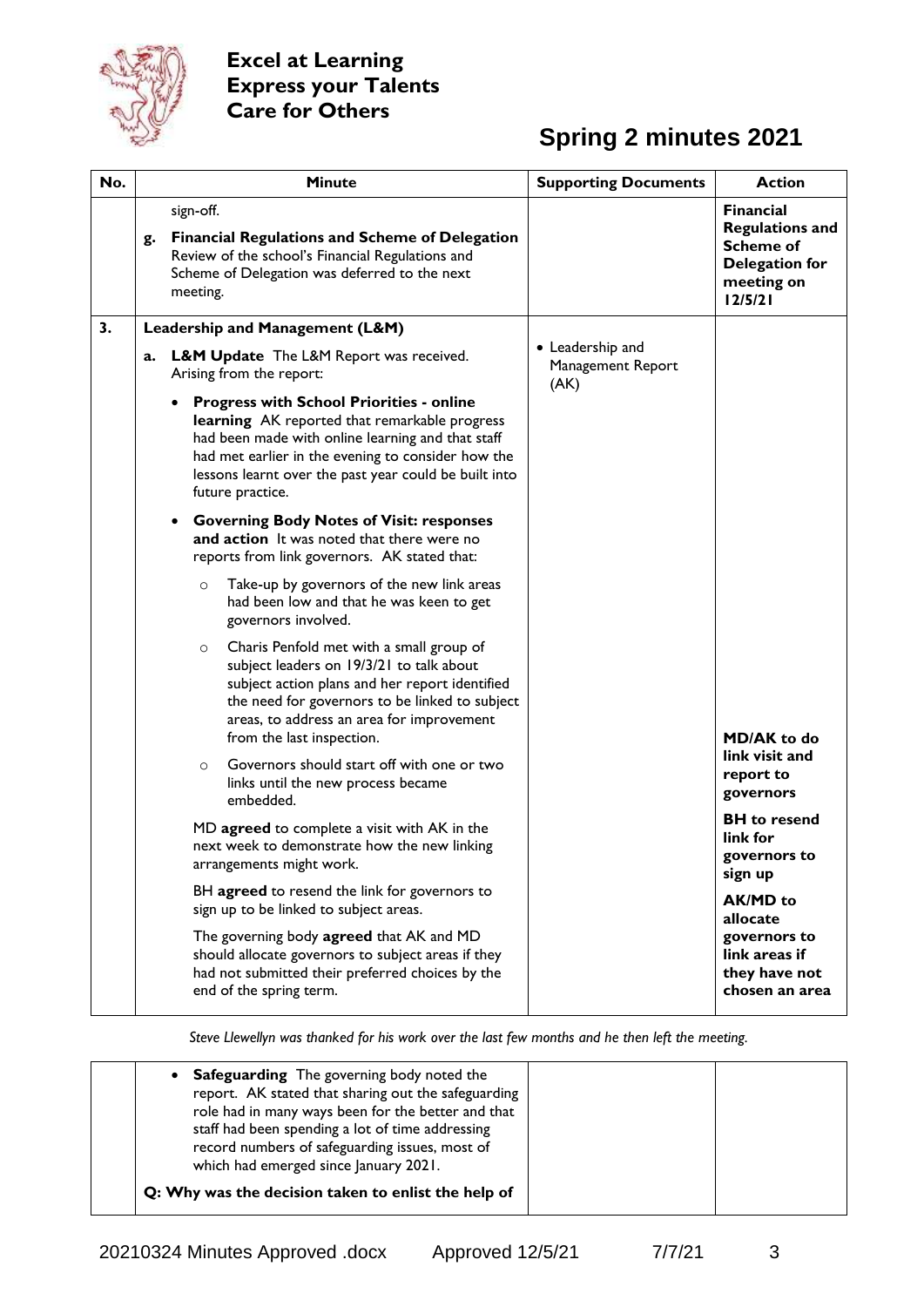

## **Spring 2 minutes 2021**

| No. |    | <b>Minute</b>                                                                                                                                                                                                                                                                                                                                                                                      | <b>Supporting Documents</b>               | <b>Action</b>                       |
|-----|----|----------------------------------------------------------------------------------------------------------------------------------------------------------------------------------------------------------------------------------------------------------------------------------------------------------------------------------------------------------------------------------------------------|-------------------------------------------|-------------------------------------|
|     |    | an agency for Catch-up?                                                                                                                                                                                                                                                                                                                                                                            |                                           |                                     |
|     |    | A: The tutoring service we are using is heavily subsidised<br>and the decision was taken to use the service on a trial<br>basis to see whether it offered the right amount of input.<br>Literacy tutoring will take place in person after Easter. We<br>are linking with NFER to measure impact. Outcomes to<br>date have been reassuring.<br>The governing body endorsed the use of the agency as |                                           |                                     |
|     |    | a valuable initiative.                                                                                                                                                                                                                                                                                                                                                                             |                                           |                                     |
|     |    | b. Staffing changes See confidential minutes.                                                                                                                                                                                                                                                                                                                                                      | • Spring Term SIP Visit                   |                                     |
|     | c. | <b>SIP Visit</b> The spring term 2021 report of the School<br>Improvement Partner was received. It was noted that<br>priorities for governors identified during the visit were:                                                                                                                                                                                                                    | Report from Charis<br>Penfold for 19/3/21 |                                     |
|     |    | the development and impact of provision for<br>disadvantaged children<br>monitoring of the consultation with staff<br>٠<br>progress of all pupils<br>٠                                                                                                                                                                                                                                             | • Staff well-being report                 | <b>Governors to</b><br>work with AK |
|     |    | d. Staff Well-being AK thanked MD and JLt for being<br>part of the consultation meeting with staff on 31/3/21.                                                                                                                                                                                                                                                                                     | (AK)                                      | and staff to<br>monitor             |
|     |    | ET stated that she had discussed with MD issues<br>around well-being of staff and students, and in<br>consultation with others had put together some<br>questions for the Senior Leadership Team, including<br>raising the question of whether it would helpful to<br>have a named governor for staff well-being.                                                                                  |                                           | priorities<br>identified            |
|     |    | AK drew attention to his report on staff well-being,<br>including issues already addressed by the school to<br>support staff well-being prior to the start of the<br>consultation. MD stated that as chair he was already<br>involved with staff well-being at a strategic level.                                                                                                                  |                                           |                                     |
|     |    | After further discussion and advice from AK, BO and<br>SF, the governing body agreed that it was useful to<br>have one governor involved at a strategic level and for<br>other governors to be available to help if required.<br>ET, AP, NJ and JLn offered to be available if needed.                                                                                                             |                                           |                                     |
|     |    | See also confidential minutes.                                                                                                                                                                                                                                                                                                                                                                     | • Draft term dates for                    |                                     |
|     | е. | 2022/23 Term Dates The governing body<br>approved the proposed school term and holiday<br>dates for the school for 2022/23.                                                                                                                                                                                                                                                                        | 2022/23                                   |                                     |
| 4.  |    | <b>Governing Body</b>                                                                                                                                                                                                                                                                                                                                                                              |                                           |                                     |
|     | a. | Chair's Update See Minute 2c. MD stated that<br>other updates had been addressed through the L&M<br>Report.                                                                                                                                                                                                                                                                                        |                                           |                                     |
|     |    | b. Clerk's Update The report of the clerk was<br>received. Governors' attendance on training was<br>noted.                                                                                                                                                                                                                                                                                         | • Clerk's update report                   |                                     |
|     | c. | Pay Committee The governing body noted that Fr                                                                                                                                                                                                                                                                                                                                                     |                                           |                                     |